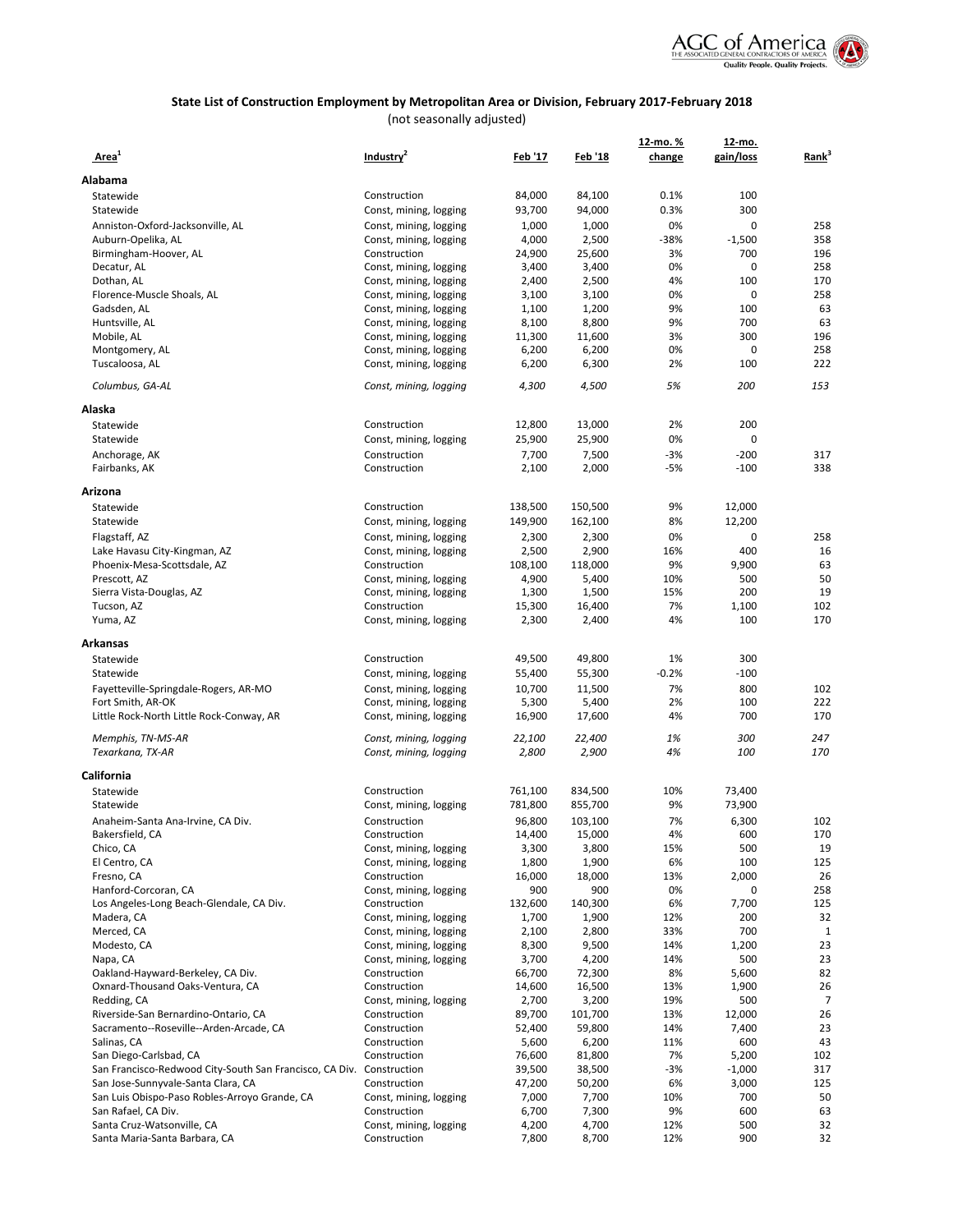| Area <sup>1</sup>                                                       | Industry <sup>2</sup>                            | <u>Feb '17</u>   | Feb '18          | 12-mo. %<br>change | 12-mo.<br>gain/loss | Rank <sup>3</sup> |
|-------------------------------------------------------------------------|--------------------------------------------------|------------------|------------------|--------------------|---------------------|-------------------|
| Santa Rosa, CA                                                          | Construction                                     | 12,000           | 13,400           | 12%                | 1,400               | 32                |
| Stockton-Lodi, CA                                                       | Construction                                     | 10,400           | 12,000           | 15%                | 1,600               | 19                |
| Vallejo-Fairfield, CA                                                   | Construction                                     | 9,500            | 11,400           | 20%                | 1,900               | 5                 |
| Visalia-Porterville, CA                                                 | Const, mining, logging                           | 5,400            | 5,600            | 4%                 | 200                 | 170               |
| Yuba City, CA                                                           | Const, mining, logging                           | 2,000            | 2,300            | 15%                | 300                 | 19                |
| Colorado                                                                |                                                  |                  |                  |                    |                     |                   |
| Statewide                                                               | Construction                                     | 153,600          | 164,700          | 7%                 | 11,100              |                   |
| Statewide                                                               | Const, mining, logging                           | 177,600          | 192,500          | 8%                 | 14,900              |                   |
| Boulder, CO                                                             | Const, mining, logging                           | 5,300            | 5,800            | 9%                 | 500                 | 63                |
| Colorado Springs, CO                                                    | Const, mining, logging                           | 16,100           | 17,100           | 6%                 | 1,000               | 125               |
| Denver-Aurora-Lakewood, CO                                              | Const, mining, logging                           | 96,900           | 103,500          | 7%                 | 6,600               | 102               |
| Fort Collins, CO                                                        | Const, mining, logging                           | 10,800           | 10,900           | 1%                 | 100                 | 247               |
| Grand Junction, CO                                                      | Const, mining, logging                           | 5,800            | 6,300            | 9%                 | 500                 | 63                |
| Greeley, CO                                                             | Const, mining, logging                           | 15,900           | 18,900           | 19%                | 3,000               | 7                 |
| Pueblo, CO                                                              | Const, mining, logging                           | 3,300            | 3,400            | 3%                 | 100                 | 196               |
| Connecticut                                                             |                                                  |                  |                  |                    |                     |                   |
| Statewide                                                               | Construction                                     | 52,300           | 51,800           | $-1%$              | $-500$              |                   |
| Statewide                                                               | Const, mining, logging                           | 52,800           | 52,300           | $-1%$              | $-500$              |                   |
| Bridgeport-Stamford-Norwalk, CT NECTA                                   | Const, mining, logging                           | 10,900           | 10,500           | $-4%$              | $-400$              | 331               |
| Hartford-West Hartford-East Hartford, CT NECTA                          | Const, mining, logging                           | 17,900           | 17,400           | $-3%$              | $-500$              | 317               |
| New Haven, CT NECTA                                                     | Const, mining, logging                           | 9,700            | 9,700            | 0%                 | 0                   | 258               |
| Norwich-New London-Westerly, CT-RI NECTA<br>Waterbury, CT NECTA         | Const, mining, logging                           | 3,800            | 3,700            | $-3%$<br>9%        | $-100$<br>200       | 317<br>63         |
|                                                                         | Const, mining, logging                           | 2,300            | 2,500            |                    |                     |                   |
| Springfield, MA-CT NECTA<br>Worcester, MA-CT NECTA                      | Const, mining, logging<br>Const, mining, logging | 9,400<br>9,500   | 10,400<br>10,400 | 11%<br>9%          | 1,000<br>900        | 43<br>63          |
|                                                                         |                                                  |                  |                  |                    |                     |                   |
| Delaware<br>Statewide                                                   | Const, mining, logging                           | 20,900           | 21,800           | 4%                 | 900                 |                   |
| Dover, DE                                                               |                                                  | 2,500            | 2,400            | $-4%$              | $-100$              | 331               |
| Wilmington, DE-MD-NJ Div.                                               | Const, mining, logging<br>Const, mining, logging | 16,500           | 17,500           | 6%                 | 1,000               | 125               |
| Salisbury, MD-DE                                                        | Const, mining, logging                           | 8,200            | 8,600            | 5%                 | 400                 | 153               |
| <b>District of Columbia</b>                                             |                                                  |                  |                  |                    |                     |                   |
| Washington, DC                                                          | Const, mining, logging                           | 14,800           | 15,400           | 4%                 | 600                 | 170               |
| Florida                                                                 |                                                  |                  |                  |                    |                     |                   |
| Statewide                                                               | Construction                                     | 494,600          | 527,100          | 7%                 | 32,500              |                   |
| Statewide                                                               | Const, mining, logging                           | 500,300          | 532,700          | 6%                 | 32,400              |                   |
| Cape Coral-Fort Myers, FL                                               | Const, mining, logging                           | 27,000           | 26,700           | $-1%$              | $-300$              | 310               |
| Crestview-Fort Walton Beach-Destin, FL                                  | Const, mining, logging                           | 6,400            | 7,000            | 9%                 | 600                 | 63                |
| Deltona-Daytona Beach-Ormond Beach, FL                                  | Const, mining, logging                           | 12,700           | 13,800           | 9%                 | 1,100               | 63                |
| Fort Lauderdale-Pompano Beach-Deerfield Beach, FL Div. Construction     |                                                  | 45,900           | 48,200           | 5%                 | 2,300               | 153               |
| Gainesville, FL                                                         | Const, mining, logging                           | 5,400            | 5,500            | 2%                 | 100                 | 222               |
| Jacksonville, FL                                                        | Construction                                     | 41,200           | 45,000           | 9%                 | 3,800               | 63                |
| Lakeland-Winter Haven, FL                                               | Const, mining, logging                           | 13,100           | 14,100           | 8%                 | 1,000               | 82                |
| Miami-Miami Beach-Kendall, FL Div.<br>Naples-Immokalee-Marco Island, FL | Construction                                     | 46,100           | 49,800<br>15,800 | 8%<br>4%           | 3,700<br>600        | 82<br>170         |
| North Port-Sarasota-Bradenton, FL                                       | Const, mining, logging<br>Const, mining, logging | 15,200<br>22,800 | 24,200           | 6%                 | 1,400               | 125               |
| Ocala, FL                                                               | Const, mining, logging                           | 7,100            | 7,100            | 0%                 | 0                   | 258               |
| Orlando-Kissimmee-Sanford, FL                                           | Construction                                     | 71,600           | 77,800           | 9%                 | 6,200               | 63                |
| Palm Bay-Melbourne-Titusville, FL                                       | Const, mining, logging                           | 13,100           | 13,900           | 6%                 | 800                 | 125               |
| Panama City, FL                                                         | Const, mining, logging                           | 5,000            | 5,400            | 8%                 | 400                 | 82                |
| Pensacola-Ferry Pass-Brent, FL                                          | Const, mining, logging                           | 11,300           | 12,000           | 6%                 | 700                 | 125               |
| Port St. Lucie, FL                                                      | Const, mining, logging                           | 10,000           | 10,000           | 0%                 | 0                   | 258               |
| Punta Gorda, FL                                                         | Const, mining, logging                           | 3,800            | 3,900            | 3%                 | 100                 | 196               |
| Sebastian-Vero Beach, FL                                                | Const, mining, logging                           | 3,900            | 3,900            | 0%                 | 0                   | 258               |
| Tallahassee, FL                                                         | Const, mining, logging                           | 7,400            | 7,900            | 7%                 | 500                 | 102               |
| Tampa-St. Petersburg-Clearwater, FL                                     | Construction                                     | 71,900           | 73,800           | 3%                 | 1,900               | 196               |
| West Palm Beach-Boca Raton-Delray Beach, FL Div.                        | Construction                                     | 35,100           | 38,100           | 9%                 | 3,000               | 63                |
| Georgia                                                                 |                                                  |                  |                  |                    |                     |                   |
| Statewide                                                               | Construction                                     | 180,100          | 189,000          | 5%                 | 8,900               |                   |
| Statewide                                                               | Const, mining, logging                           | 189,500          | 198,900          | 5%                 | 9,400               |                   |
| Atlanta-Sandy Springs-Roswell, GA                                       | Construction                                     | 118,300          | 124,100          | 5%                 | 5,800               | 153               |
| Augusta-Richmond County, GA-SC<br>Columbus, GA-AL                       | Const, mining, logging<br>Const, mining, logging | 11,500<br>4,300  | 12,100<br>4,500  | 5%<br>5%           | 600<br>200          | 153<br>153        |
| Savannah, GA                                                            | Const, mining, logging                           | 7,300            | 7,500            | 3%                 | 200                 | 196               |
|                                                                         |                                                  |                  |                  |                    |                     |                   |
| Chattanooga, TN-GA                                                      | Const, mining, logging                           | 9,600            | 10,200           | 6%                 | 600                 | 125               |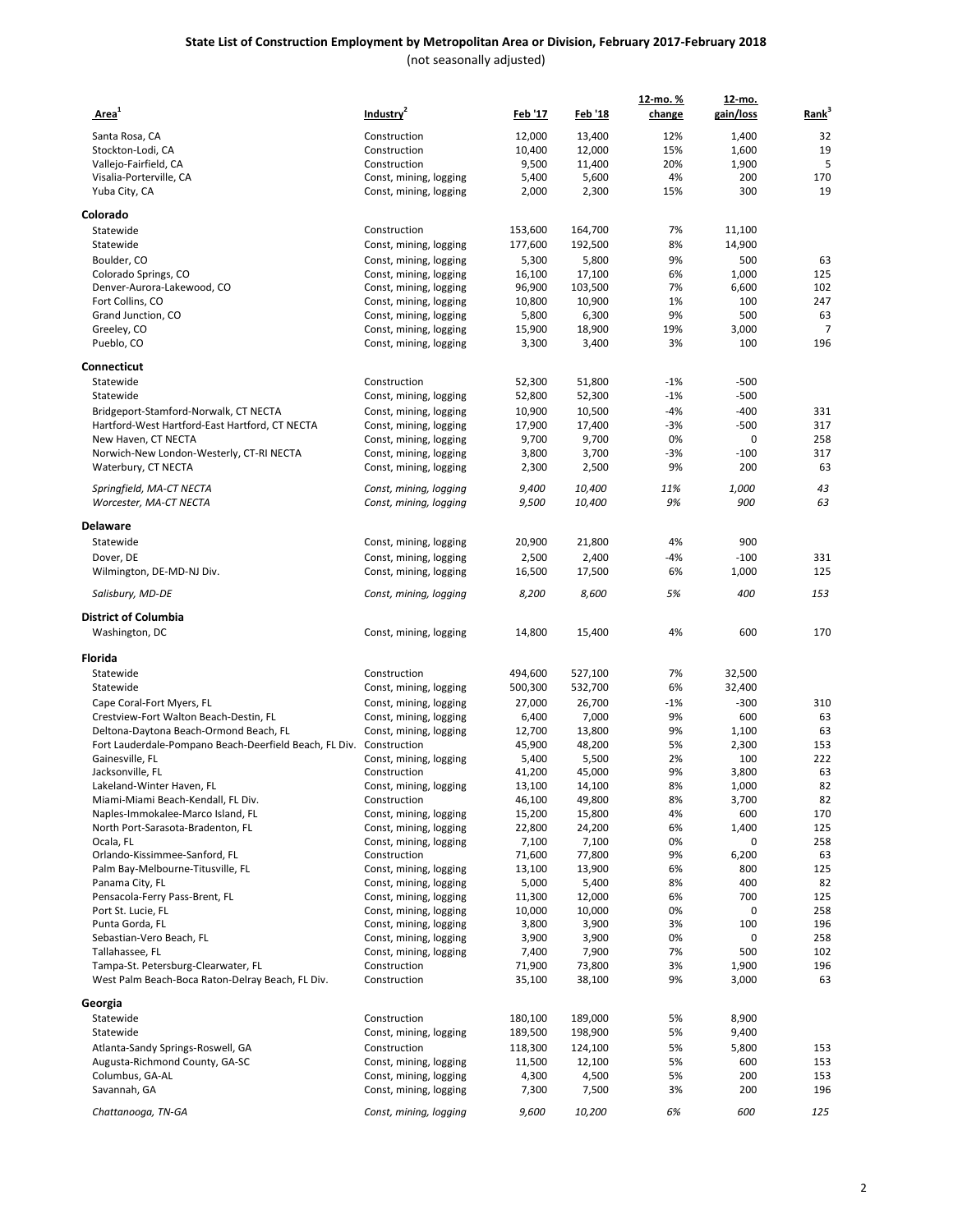#### **State List of Construction Employment by Metropolitan Area or Division, February 2017-February 2018** (not seasonally adjusted)

| Area <sup>1</sup>                                          | Industry <sup>2</sup>                            | <u>Feb '17</u>  | Feb '18         | 12-mo. %<br>change | 12-mo.<br>gain/loss | Rank <sup>3</sup> |
|------------------------------------------------------------|--------------------------------------------------|-----------------|-----------------|--------------------|---------------------|-------------------|
| Hawaii                                                     |                                                  |                 |                 |                    |                     |                   |
| Statewide                                                  | Const, mining, logging                           | 36,100          | 36,600          | 1%                 | 500                 |                   |
| Kahului-Wailuku-Lahaina, HI                                | Const, mining, logging                           | 3,900           | 3,800           | $-3%$              | $-100$              | 317               |
| Urban Honolulu, HI                                         | Const, mining, logging                           | 26,700          | 27,200          | 2%                 | 500                 | 222               |
|                                                            |                                                  |                 |                 |                    |                     |                   |
| Idaho                                                      |                                                  |                 |                 |                    |                     |                   |
| Statewide                                                  | Construction                                     | 39,800          | 44,300          | 11%                | 4,500               |                   |
| Statewide                                                  | Const, mining, logging                           | 43,300          | 47,600          | 10%                | 4,300               |                   |
| Boise City, ID<br>Coeur d'Alene, ID                        | Const, mining, logging<br>Construction           | 19,600<br>4,300 | 21,900<br>5,000 | 12%<br>16%         | 2,300<br>700        | 32<br>16          |
| Idaho Falls, ID                                            | Const, mining, logging                           | 3,500           | 3,700           | 6%                 | 200                 | 125               |
| Lewiston, ID-WA                                            | Construction                                     | 1,200           | 1,300           | 8%                 | 100                 | 82                |
| Pocatello, ID                                              | Const, mining, logging                           | 1,700           | 1,600           | -6%                | $-100$              | 343               |
| Logan, UT-ID                                               | Const, mining, logging                           | 2,800           | 3,000           | 7%                 | 200                 | 102               |
| Illinois                                                   |                                                  |                 |                 |                    |                     |                   |
| Statewide                                                  | Construction                                     | 194,700         | 196,900         | 1%                 | 2,200               |                   |
| Statewide                                                  | Const, mining, logging                           | 202,300         | 204,200         | 1%                 | 1,900               |                   |
| Bloomington, IL                                            | Const, mining, logging                           | 2,400           | 2,500           | 4%                 | 100                 | 170               |
| Champaign-Urbana, IL                                       | Const, mining, logging                           | 2,900           | 2,900           | 0%                 | 0                   | 258               |
| Chicago-Naperville-Arlington Heights, IL Div.              | Construction                                     | 114,600         | 116,100         | 1%                 | 1,500               | 247               |
| Danville, IL                                               | Const, mining, logging                           | 500             | 600             | 20%                | 100                 | 5                 |
| Davenport-Moline-Rock Island, IA-IL                        | Const, mining, logging                           | 9,100           | 8,600           | $-5%$              | $-500$              | 338               |
| Decatur, IL                                                | Const, mining, logging                           | 2,900           | 2,800           | $-3%$              | $-100$              | 317               |
| Elgin, IL Div.                                             | Construction                                     | 11,100          | 11,300          | 2%                 | 200                 | 222               |
| Kankakee, IL                                               | Const, mining, logging                           | 1,100           | 1,100           | 0%                 | $\mathbf 0$         | 258               |
| Lake County-Kenosha County, IL-WI Div.                     | Construction                                     | 12,600          | 13,900          | 10%                | 1,300               | 50                |
| Peoria, IL                                                 | Const, mining, logging                           | 6,400           | 6,200           | $-3%$              | $-200$              | 317               |
| Rockford, IL                                               | Const, mining, logging                           | 4,500           | 4,500           | 0%                 | 0                   | 258               |
| Springfield, IL                                            | Const, mining, logging                           | 3,400           | 3,600           | 6%                 | 200                 | 125               |
| St. Louis, MO-IL                                           | Const, mining, logging                           | 63,600          | 61,100          | -4%                | -2,500              | 331               |
| Indiana                                                    |                                                  |                 |                 |                    |                     |                   |
| Statewide                                                  | Construction                                     | 124,600         | 128,800         | 3%                 | 4,200               |                   |
| Statewide                                                  | Const, mining, logging                           | 130,300         | 134,600         | 3%                 | 4,300               |                   |
| Bloomington, IN                                            | Const, mining, logging                           | 2,500           | 2,400           | $-4%$              | $-100$              | 331               |
| Columbus, IN                                               | Const, mining, logging                           | 1,700           | 1,600           | $-6%$              | $-100$              | 343               |
| Elkhart-Goshen, IN                                         | Const, mining, logging                           | 3,200           | 3,200           | 0%                 | 0                   | 258               |
| Evansville, IN-KY<br>Fort Wayne, IN                        | Const, mining, logging<br>Const, mining, logging | 8,900<br>9,800  | 10,000<br>9,700 | 12%<br>$-1%$       | 1,100<br>$-100$     | 32<br>310         |
| Gary, IN Div.                                              | Construction                                     | 14,600          | 15,100          | 3%                 | 500                 | 196               |
| Indianapolis-Carmel-Anderson, IN                           | Construction                                     | 46,500          | 49,100          | 6%                 | 2,600               | 125               |
| Kokomo, IN                                                 | Const, mining, logging                           | 1,100           | 1,000           | -9%                | $-100$              | 354               |
| Lafayette-West Lafayette, IN                               | Const, mining, logging                           | 3,100           | 3,100           | 0%                 | 0                   | 258               |
| Michigan City-La Porte, IN                                 | Const, mining, logging                           | 1,800           | 1,700           | $-6%$              | $-100$              | 343               |
| Muncie, IN                                                 | Const, mining, logging                           | 1,400           | 1,300           | $-7%$              | $-100$              | 348               |
| South Bend-Mishawaka, IN-MI                                | Const, mining, logging                           | 5,100           | 5,200           | 2%                 | 100                 | 222               |
| Terre Haute, IN                                            | Const, mining, logging                           | 3,200           | 3,500           | 9%                 | 300                 | 63                |
| Cincinnati, OH-KY-IN<br>Louisville/Jefferson County, KY-IN | Const, mining, logging<br>Const, mining, logging | 43,400          | 46,900          | 8%<br>3%           | 3,500<br>800        | 82<br>196         |
|                                                            |                                                  | 26,800          | 27,600          |                    |                     |                   |
| lowa                                                       |                                                  |                 |                 |                    |                     |                   |
| Statewide                                                  | Construction                                     | 66,900          | 60,800          | $-9%$              | $-6,100$            |                   |
| Statewide                                                  | Const, mining, logging                           | 68,900          | 62,800          | $-9%$              | $-6,100$            |                   |
| Cedar Rapids, IA<br>Des Moines-West Des Moines, IA         | Const, mining, logging<br>Const, mining, logging | 7,200<br>17,800 | 6,900<br>17,800 | $-4%$<br>0%        | $-300$<br>0         | 331<br>258        |
| Davenport-Moline-Rock Island, IA-IL                        |                                                  |                 | 8,600           | $-5%$              | $-500$              | 338               |
| Omaha-Council Bluffs, NE-IA                                | Const, mining, logging<br>Const, mining, logging | 9,100<br>25,500 | 25,700          | 1%                 | 200                 | 247               |
| Kansas                                                     |                                                  |                 |                 |                    |                     |                   |
| Statewide                                                  | Construction                                     | 58,400          | 54,200          | $-7%$              | $-4,200$            |                   |
| Statewide                                                  | Const, mining, logging                           | 65,000          | 61,100          | $-6%$              | $-3,900$            |                   |
| Kansas City, KS                                            | Const, mining, logging                           | 19,700          | 18,800          | $-5%$              | $-900$              | 338               |
| Topeka, KS                                                 | Const, mining, logging                           | 5,300           | 5,000           | $-6%$              | $-300$              | 343               |
| Wichita, KS                                                | Const, mining, logging                           | 16,000          | 14,900          | $-7%$              | $-1,100$            | 348               |
| Kentucky                                                   |                                                  |                 |                 |                    |                     |                   |
| Statewide                                                  | Construction                                     | 72,000          | 71,000          | $-1%$              | $-1,000$            |                   |
| Statewide                                                  | Const, mining, logging                           | 82,200          | 81,300          | $-1%$              | $-900$              |                   |
| Bowling Green, KY                                          | Const, mining, logging                           | 3,000           | 2,900           | $-3%$              | $-100$              | 317               |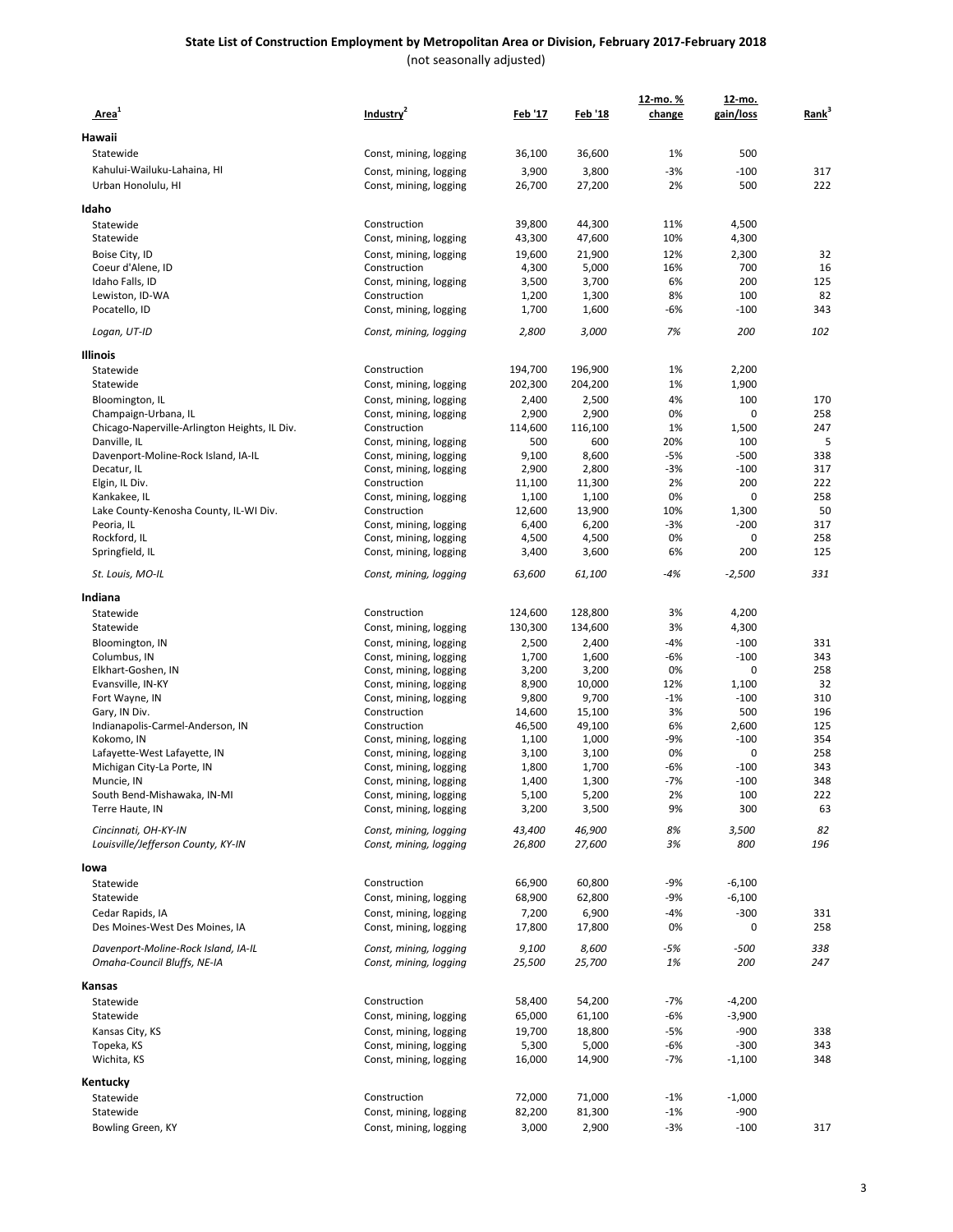| Area <sup>1</sup>                                                         | Industry <sup>2</sup>                            | <u>Feb '17</u> | Feb '18         | 12-mo. %<br>change | 12-mo.<br>gain/loss | Rank <sup>3</sup> |
|---------------------------------------------------------------------------|--------------------------------------------------|----------------|-----------------|--------------------|---------------------|-------------------|
| Elizabethtown-Fort Knox, KY                                               | Const, mining, logging                           | 1,700          | 1,800           | 6%                 | 100                 | 125               |
| Lexington-Fayette, KY                                                     | Const, mining, logging                           | 12,900         | 13,100          | 2%                 | 200                 | 222               |
| Louisville/Jefferson County, KY-IN                                        | Const, mining, logging                           | 26,800         | 27,600          | 3%                 | 800                 | 196               |
| Owensboro, KY                                                             | Const, mining, logging                           | 2,700          | 2,700           | 0%                 | 0                   | 258               |
| Clarksville, TN-KY                                                        | Const, mining, logging                           | 3,000          | 3,000           | 0%                 | 0                   | 258               |
| Cincinnati, OH-KY-IN                                                      | Const, mining, logging                           | 43,400         | 46,900          | 8%                 | 3,500               | 82                |
| Evansville, IN-KY                                                         | Const, mining, logging                           | 8,900          | 10,000          | 12%                | 1,100               | 32                |
| Huntington-Ashland, WV-KY-OH                                              | Const, mining, logging                           | 6,300          | 6,800           | 8%                 | 500                 | 82                |
| Louisiana                                                                 |                                                  |                |                 |                    |                     |                   |
| Statewide                                                                 | Construction                                     | 144,800        | 144,300         | 0%                 | $-500$              |                   |
| Statewide                                                                 | Const, mining, logging                           | 179,400        | 178,000         | $-1%$              | $-1,400$            |                   |
| Baton Rouge, LA                                                           | Construction                                     | 53,700         | 47,200          | $-12%$             | $-6,500$            | 357               |
| Houma-Thibodaux, LA                                                       | Construction                                     | 4,400          | 4,600           | 5%                 | 200                 | 153               |
| Lafayette, LA                                                             | Construction                                     | 9,900          | 9,800           | $-1%$              | $-100$              | 310               |
| Lake Charles, LA                                                          | Construction                                     | 22,600         | 27,300          | 21%                | 4,700               | 3                 |
| New Orleans-Metairie, LA                                                  | Construction                                     | 29,000         | 29,600          | 2%                 | 600                 | 222               |
| Shreveport-Bossier City, LA                                               | Construction                                     | 8,300          | 8,500           | 2%                 | 200                 | 222               |
| Maine                                                                     |                                                  |                |                 |                    |                     |                   |
| Statewide                                                                 | Construction                                     | 24,900         | 25,000          | 0.4%               | 100                 |                   |
| Statewide                                                                 | Const, mining, logging                           | 27,200         | 27,300          | 0.4%               | 100                 |                   |
| Bangor, ME NECTA                                                          | Construction                                     | 2,500          | 2,700           | 8%                 | 200                 | 82                |
| Lewiston-Auburn, ME NECTA                                                 | Const, mining, logging                           | 2,300          | 2,300           | 0%                 | 0                   | 258               |
| Portland-South Portland, ME NECTA                                         | Const, mining, logging                           | 9,000          | 8,400           | $-7%$              | $-600$              | 348               |
| Dover-Durham, NH-ME NECTA                                                 | Const, mining, logging                           | 1,500          | <i>1,600</i>    | 7%                 | 100                 | 102               |
| Portsmouth, NH-ME NECTA                                                   | Const, mining, logging                           | 2,400          | 2,500           | 4%                 | 100                 | 170               |
| Maryland                                                                  |                                                  |                |                 |                    |                     |                   |
| Statewide                                                                 | Construction                                     | 157,200        | 158,800         | 1%                 | 1,600               |                   |
| Statewide                                                                 | Const, mining, logging                           | 158,500        | 160,000         | 1%                 | 1,500               |                   |
| Baltimore-Columbia-Towson, MD                                             | Const, mining, logging                           | 74,800         | 77,400          | 3%                 | 2,600               | 196               |
| Calvert-Charles-Prince George's, MD                                       | Const, mining, logging                           | 36,200         | 35,300          | $-2%$              | $-900$              | 313               |
| Hagerstown-Martinsburg, MD-WV                                             | Const, mining, logging                           | 3,700          | 3,900           | 5%                 | 200                 | 153               |
| Salisbury, MD-DE                                                          | Const, mining, logging                           | 8,200          | 8,600           | 5%                 | 400                 | 153               |
| Silver Spring-Frederick-Rockville, MD Div.                                | Const, mining, logging                           | 33,000         | 35,200          | 7%                 | 2,200               | 102               |
| Wilmington, DE-MD-NJ Div.                                                 | Const, mining, logging                           | 16,500         | 17,500          | 6%                 | 1,000               | 125               |
| Massachusetts                                                             |                                                  |                |                 |                    |                     |                   |
| Statewide                                                                 | Construction                                     | 134,700        | 146,200         | 9%                 | 11,500              |                   |
| Statewide                                                                 | Const, mining, logging                           | 135,700        | 147,200         | 8%                 | 11,500              |                   |
| Barnstable Town, MA NECTA                                                 | Const, mining, logging                           | 6,000          | 6,200           | 3%                 | 200                 | 196               |
| Boston-Cambridge-Newton, MA NECTA Div.                                    | Const, mining, logging                           | 61,000         | 65,200          | 7%                 | 4,200               | 102               |
| Brockton-Bridgewater-Easton, MA NECTA Div.                                | Const, mining, logging                           | 4,300          | 4,600           | 7%                 | 300                 | 102               |
| Framingham, MA NECTA Div.                                                 | Const, mining, logging                           | 8,700          | 9,200           | 6%                 | 500                 | 125               |
| Haverhill-Newburyport-Amesbury Town, MA-NH NECTA D Const, mining, logging |                                                  | 4,000          | 4,000           | 0%                 | $\Omega$            | 258               |
| Lawrence-Methuen Town-Salem, MA-NH NECTA Div.                             | Const, mining, logging                           | 2,700          | 3,200           | 19%                | 500                 | 7                 |
| Leominster-Gardner, MA NECTA                                              | Const, mining, logging                           | 1,700          | 1,900           | 12%                | 200                 | 32                |
| Lowell-Billerica-Chelmsford, MA-NH NECTA Div.                             | Const, mining, logging                           | 8,100          | 8,700           | 7%                 | 600                 | 102               |
| Lynn-Saugus-Marblehead, MA NECTA Div.                                     | Const, mining, logging                           | 1,300          | 1,400           | 8%                 | 100                 | 82                |
| New Bedford, MA NECTA                                                     | Const, mining, logging                           | 2,200          | 2,300           | 5%                 | 100                 | 153               |
| Peabody-Salem-Beverly, MA NECTA Div.                                      | Const, mining, logging                           | 2,900          | 3,100           | 7%                 | 200                 | 102               |
| Pittsfield, MA NECTA                                                      | Const, mining, logging                           | 1,900          | 1,900           | 0%                 | 0                   | 258               |
| Springfield, MA-CT NECTA                                                  | Const, mining, logging                           | 9,400          | 10,400          | 11%                | 1,000               | 43                |
| Taunton-Middleborough-Norton, MA NECTA Div.<br>Worcester, MA-CT NECTA     | Const, mining, logging<br>Const, mining, logging | 3,000<br>9,500 | 3,100<br>10,400 | 3%<br>9%           | 100<br>900          | 196<br>63         |
| Nashua, NH-MA NECTA Div.                                                  |                                                  | 4,900          |                 | 2%                 | 100                 |                   |
| Providence-Warwick, RI-MA NECTA                                           | Const, mining, logging<br>Construction           | 20,300         | 5,000<br>21,100 | 4%                 | 800                 | 222<br>170        |
| Michigan                                                                  |                                                  |                |                 |                    |                     |                   |
| Statewide                                                                 | Construction                                     | 142,000        | 153,200         | 8%                 | 11,200              |                   |
| Statewide                                                                 | Const, mining, logging                           | 148,500        | 160,200         | 8%                 | 11,700              |                   |
| Ann Arbor, MI                                                             | Const, mining, logging                           | 3,800          | 4,100           | 8%                 | 300                 | 82                |
| Battle Creek, MI                                                          | Const, mining, logging                           | 1,300          | 1,200           | -8%                | $-100$              | 352               |
| Bay City, MI                                                              | Const, mining, logging                           | 900            | 900             | 0%                 | 0                   | 258               |
| Detroit-Dearborn-Livonia, MI Div.                                         | Const, mining, logging                           | 19,900         | 20,500          | 3%                 | 600                 | 196               |
| Flint, MI                                                                 | Const, mining, logging                           | 4,600          | 5,000           | 9%                 | 400                 | 63                |
| Grand Rapids-Wyoming, MI                                                  | Const, mining, logging                           | 21,400         | 22,900          | 7%                 | 1,500               | 102               |
| Jackson, MI                                                               | Const, mining, logging                           | 1,700          | 1,700           | 0%                 | 0                   | 258               |
| Kalamazoo-Portage, MI                                                     | Const, mining, logging                           | 5,400          | 6,400           | 19%                | 1,000               | 7                 |
| Lansing-East Lansing, MI                                                  | Const, mining, logging                           | 6,600          | 6,800           | 3%                 | 200                 | 196               |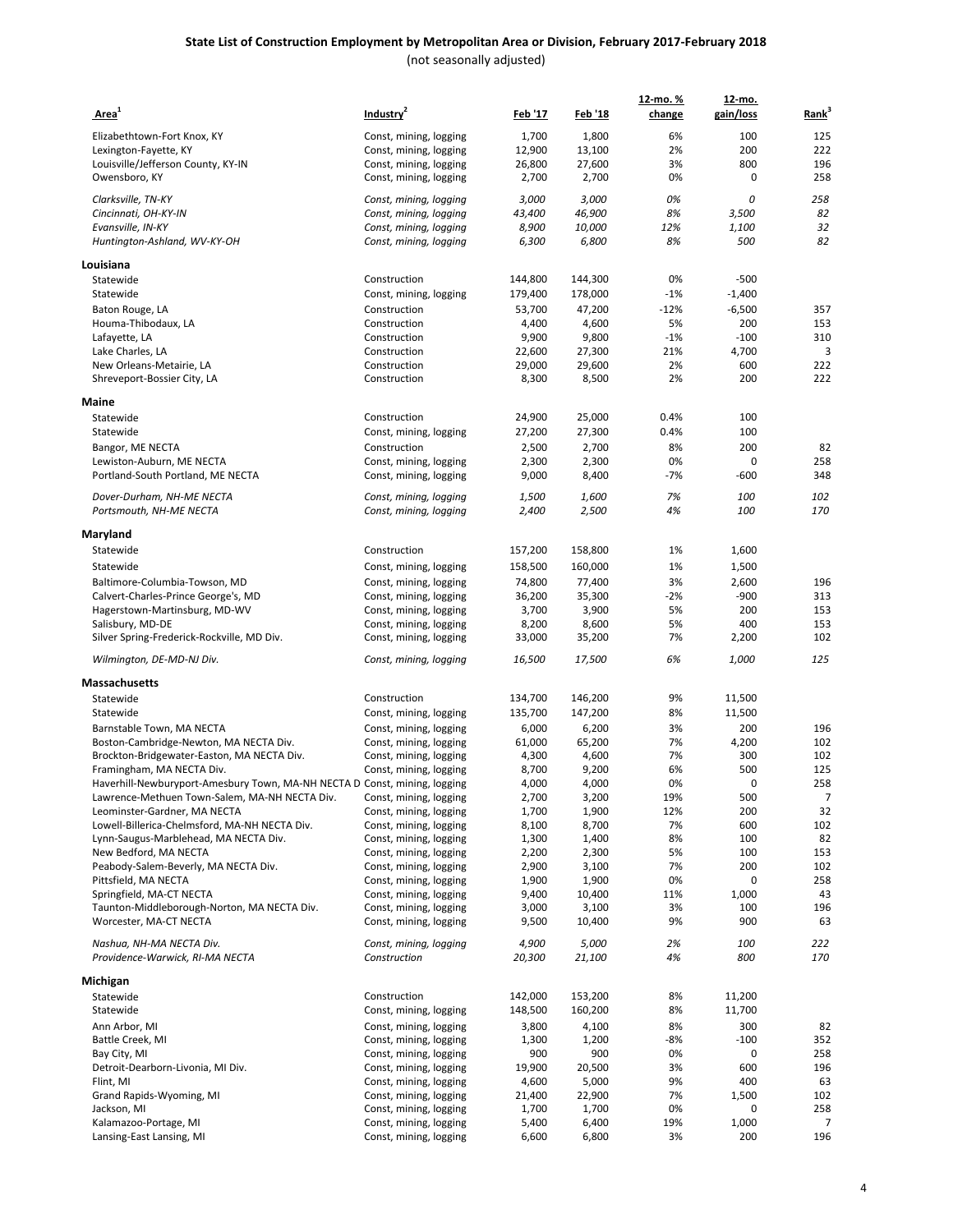| Area <sup>1</sup>                                                          | Industry <sup>2</sup>                            | <u>Feb '17</u> | <u>Feb '18</u> | 12-mo. %<br>change | 12-mo.<br>gain/loss | Rank <sup>3</sup> |
|----------------------------------------------------------------------------|--------------------------------------------------|----------------|----------------|--------------------|---------------------|-------------------|
|                                                                            |                                                  | 1,800          |                | 0%                 | $\mathbf 0$         | 258               |
| Monroe, MI                                                                 | Const, mining, logging                           |                | 1,800          | 5%                 | 100                 | 153               |
| Muskegon, MI<br>Niles-Benton Harbor, MI                                    | Const, mining, logging<br>Const, mining, logging | 1,900<br>1,700 | 2,000<br>1,700 | 0%                 | 0                   | 258               |
| Saginaw, MI                                                                | Const, mining, logging                           | 2,600          | 2,600          | 0%                 | $\mathbf 0$         | 258               |
| Warren-Troy-Farmington Hills, MI Div.                                      | Const, mining, logging                           | 43,300         | 46,000         | 6%                 | 2,700               | 125               |
| South Bend-Mishawaka, IN-MI                                                | Const, mining, logging                           | 5,100          | 5,200          | 2%                 | 100                 | 222               |
| Minnesota                                                                  |                                                  |                |                |                    |                     |                   |
| Statewide                                                                  | Construction                                     | 100,800        | 105,800        | 5%                 | 5,000               |                   |
| Statewide                                                                  | Const, mining, logging                           | 107,000        | 112,000        | 5%                 | 5,000               |                   |
| Duluth, MN-WI                                                              | Const, mining, logging                           | 7,800          | 8,300          | 6%                 | 500                 | 125               |
| Minneapolis-St. Paul-Bloomington, MN-WI                                    | Const, mining, logging                           | 69,300         | 70,400         | 2%                 | 1,100               | 222               |
| Rochester, MN                                                              | Const, mining, logging                           | 3,900          | 4,000          | 3%                 | 100                 | 196               |
| St. Cloud, MN                                                              | Const, mining, logging                           | 5,500          | 5,600          | 2%                 | 100                 | 222               |
| Fargo, ND-MN                                                               | Const, mining, logging                           | 7,400          | 7,500          | 1%                 | 100                 | 247               |
| Grand Forks, ND-MN                                                         | Const, mining, logging                           | 2,500          | 2,500          | 0%                 | 0                   | 258               |
| La Crosse-Onalaska, WI-MN                                                  | Const, mining, logging                           | 2,500          | 2,500          | 0%                 | 0                   | 258               |
| Mississippi                                                                |                                                  |                |                |                    |                     |                   |
| Statewide                                                                  | Construction                                     | 43,000         | 44,300         | 3%                 | 1,300               |                   |
| Statewide                                                                  | Const, mining, logging                           | 49,900         | 50,900         | 2%                 | 1,000               |                   |
| Gulfport-Biloxi-Pascagoula, MS                                             | Const, mining, logging                           | 7,500          | 7,800          | 4%                 | 300                 | 170               |
| Jackson, MS                                                                | Construction                                     | 10,100         | 10,300         | 2%                 | 200                 | 222               |
| Memphis, TN-MS-AR                                                          | Const, mining, logging                           | 22,100         | 22,400         | 1%                 | 300                 | 247               |
| Missouri                                                                   |                                                  |                |                |                    |                     |                   |
| Statewide                                                                  | Construction                                     | 116,700        | 113,100        | -3%                | $-3,600$            |                   |
| Statewide                                                                  | Const, mining, logging                           | 120,800        | 117,200        | -3%                | $-3,600$            |                   |
| Kansas City, MO                                                            | Const, mining, logging                           | 27,200         | 28,800         | 6%                 | 1,600               | 125               |
| Springfield, MO                                                            | Const, mining, logging                           | 8,500          | 8,800          | 4%                 | 300                 | 170               |
| St. Louis, MO-IL                                                           | Const, mining, logging                           | 63,600         | 61,100         | -4%                | $-2,500$            | 331               |
| Fayetteville-Springdale-Rogers, AR-MO                                      | Const, mining, logging                           | 10,700         | 11,500         | 7%                 | 800                 | 102               |
| Montana                                                                    |                                                  |                |                |                    |                     |                   |
| Statewide                                                                  | Construction                                     | 24,100         | 24,200         | 0.4%               | 100                 |                   |
| Statewide                                                                  | Const, mining, logging                           | 30,800         | 30,900         | 0.3%               | 100                 |                   |
| Nebraska                                                                   |                                                  |                |                |                    |                     |                   |
| Statewide                                                                  | Construction                                     | 46,800         | 44,300         | -5%                | $-2,500$            |                   |
| Statewide                                                                  | Const, mining, logging                           | 47,700         | 45,300         | -5%                | $-2,400$            |                   |
| Lincoln, NE                                                                | Const, mining, logging                           | 8,300          | 8,800          | 6%                 | 500                 | 125               |
| Omaha-Council Bluffs, NE-IA                                                | Const, mining, logging                           | 25,500         | 25,700         | 1%                 | 200                 | 247               |
| Nevada                                                                     |                                                  |                |                |                    |                     |                   |
| Statewide                                                                  | Construction                                     | 78,800         | 86,300         | 10%                | 7,500               |                   |
| Statewide                                                                  | Const, mining, logging                           | 92,700         | 100,500        | 8%                 | 7,800               |                   |
| Las Vegas-Henderson-Paradise, NV                                           | Construction                                     | 57,100         | 63,000         | 10%                | 5,900               | 50                |
| Reno, NV                                                                   | Construction                                     | 15,300         | 15,900         | 4%                 | 600                 | 170               |
| New Hampshire                                                              |                                                  |                |                |                    |                     |                   |
| Statewide                                                                  | Construction                                     | 24,200         | 25,500         | 5%                 | 1,300               |                   |
| Statewide                                                                  | Const, mining, logging                           | 25,100         | 26,300         | 5%                 | 1,200               |                   |
| Dover-Durham, NH-ME NECTA                                                  | Const, mining, logging                           | 1,500          | 1,600          | 7%                 | 100                 | 102               |
| Manchester, NH NECTA                                                       | Const, mining, logging                           | 4,900          | 4,900          | 0%                 | 0                   | 258               |
| Nashua, NH-MA NECTA Div.                                                   | Const, mining, logging                           | 4,900          | 5,000          | 2%                 | 100                 | 222               |
| Portsmouth, NH-ME NECTA                                                    | Const, mining, logging                           | 2,400          | 2,500          | 4%                 | 100                 | 170               |
| Haverhill-Newburyport-Amesbury Town, MA-NH NECTA Di Const, mining, logging |                                                  | 4,000          | 4,000          | 0%                 | 0                   | 258               |
| Lawrence-Methuen Town-Salem, MA-NH NECTA Div.                              | Const, mining, logging                           | 2,700          | 3,200          | 19%                | 500                 |                   |
| Lowell-Billerica-Chelmsford, MA-NH NECTA Div.                              | Const, mining, logging                           | 8,100          | 8,700          | 7%                 | 600                 | 102               |
| New Jersey                                                                 |                                                  |                |                |                    |                     |                   |
| Statewide                                                                  | Construction                                     | 144,600        | 144,400        | $-0.1%$            | $-200$              |                   |
| Statewide                                                                  | Const, mining, logging                           | 145,800        | 145,700        | $-0.1%$            | $-100$              |                   |
| Atlantic City-Hammonton, NJ                                                | Const, mining, logging                           | 4,900          | 5,300          | 8%                 | 400                 | 82                |
| Bergen-Hudson-Passaic, NJ                                                  | Const, mining, logging                           | 28,700         | 29,500         | 3%                 | 800                 | 196               |
| Camden, NJ Div.                                                            | Const, mining, logging                           | 21,800         | 21,200         | -3%                | $-600$              | 317               |
| Middlesex-Monmouth-Ocean, NJ                                               | Const, mining, logging                           | 36,400         | 34,700         | $-5%$              | $-1,700$            | 338               |
| Newark, NJ-PA Div.                                                         | Const, mining, logging                           | 43,000         | 42,100         | $-2%$              | $-900$              | 313               |
| Trenton, NJ                                                                | Const, mining, logging                           | 4,700          | 5,200          | 11%                | 500                 | 43                |
| Vineland-Bridgeton, NJ                                                     | Const, mining, logging                           | 2,300          | 2,600          | 13%                | 300                 | 26                |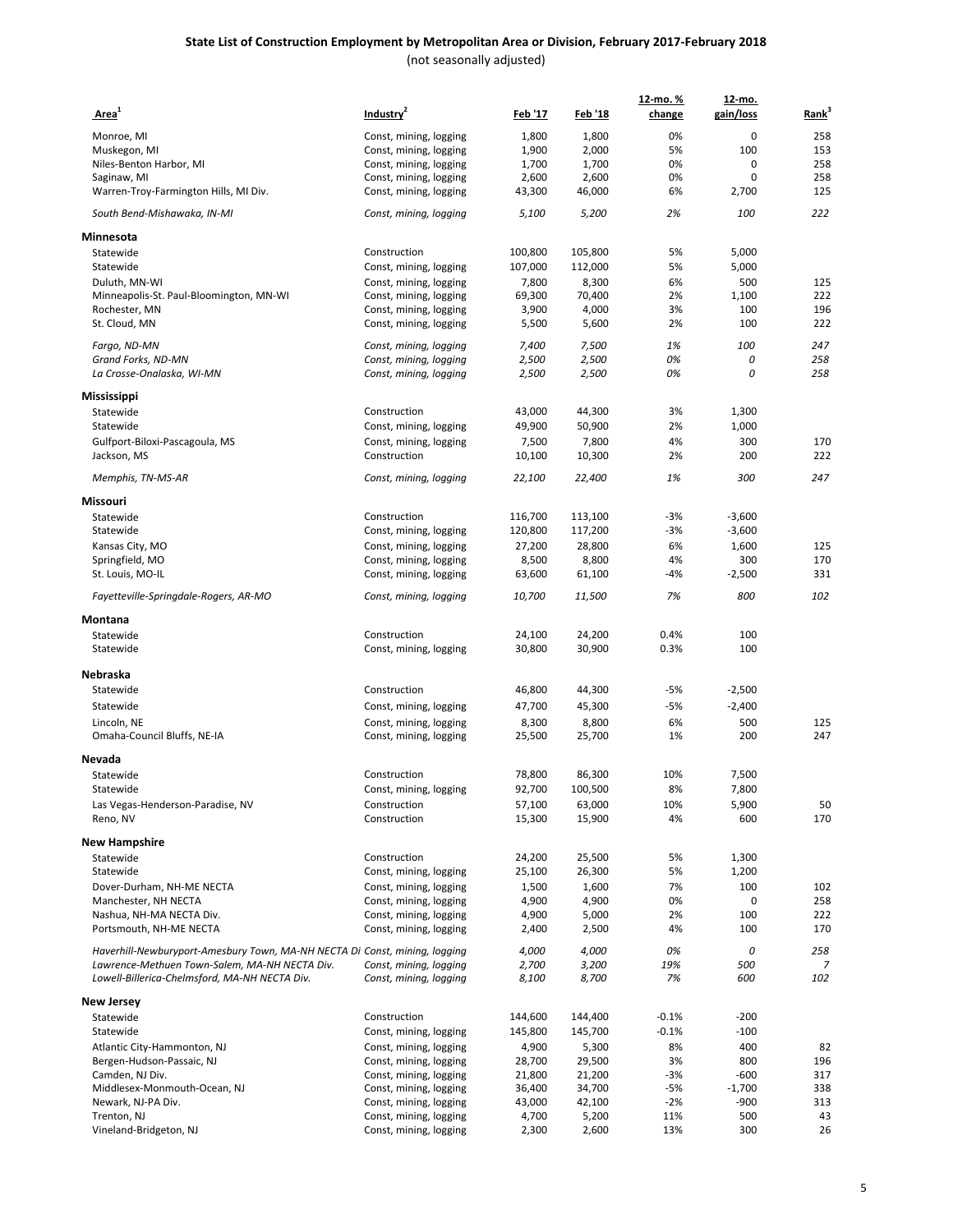| Area <sup>1</sup>                                                                           | Industry <sup>2</sup>                            | <u>Feb '17</u>  | <u>Feb '18</u>   | <u>12-mo. %</u><br>change | 12-mo.<br>gain/loss | Rank <sup>3</sup> |
|---------------------------------------------------------------------------------------------|--------------------------------------------------|-----------------|------------------|---------------------------|---------------------|-------------------|
| Allentown-Bethlehem-Easton, PA-NJ                                                           | Const, mining, logging                           | 12,100          | 12,500           | 3%                        | 400                 | 196               |
| Wilmington, DE-MD-NJ Div.                                                                   | Const, mining, logging                           | 16,500          | 17,500           | 6%                        | 1,000               | 125               |
| <b>New Mexico</b>                                                                           |                                                  |                 |                  |                           |                     |                   |
| Statewide                                                                                   | Construction                                     | 43,300          | 46,800           | 8%                        | 3,500               |                   |
| Statewide                                                                                   | Const, mining, logging                           | 63,300          | 67,500           | 7%                        | 4,200               |                   |
| Albuquerque, NM                                                                             | Const, mining, logging                           | 21,700          | 23,800           | 10%                       | 2,100               | 50                |
| Las Cruces, NM                                                                              | Const, mining, logging                           | 3,700           | 3,600            | $-3%$                     | $-100$              | 317               |
| Santa Fe, NM                                                                                | Const, mining, logging                           | 2,700           | 2,800            | 4%                        | 100                 | 170               |
| <b>New York</b>                                                                             |                                                  |                 |                  |                           |                     |                   |
| Statewide                                                                                   | Construction                                     | 353,700         | 360,000          | 2%                        | 6,300               |                   |
| Statewide                                                                                   | Const, mining, logging                           | 358,100         | 364,500          | 2%                        | 6,400               |                   |
| Albany-Schenectady-Troy, NY                                                                 | Const, mining, logging                           | 17,200          | 17,400           | 1%                        | 200                 | 247               |
| Binghamton, NY                                                                              | Const, mining, logging                           | 3,300           | 3,700            | 12%                       | 400                 | 32                |
| Buffalo-Cheektowaga-Niagara Falls, NY                                                       | Const, mining, logging                           | 17,800          | 17,900           | 1%                        | 100                 | 247               |
| Dutchess County-Putnam County, NY Div.                                                      | Const, mining, logging                           | 7,500           | 7,500            | 0%                        | 0                   | 258               |
| Elmira, NY                                                                                  | Const, mining, logging                           | 1,300           | 1,300            | 0%                        | 0                   | 258               |
| Glens Falls, NY                                                                             | Const, mining, logging                           | 2,500           | 2,400            | $-4%$                     | $-100$              | 331               |
| Ithaca, NY                                                                                  | Const, mining, logging                           | 1,100           | 1,100            | 0%                        | 0                   | 258<br>26         |
| Kingston, NY<br>Nassau County-Suffolk County, NY Div.                                       | Const, mining, logging<br>Const, mining, logging | 2,400<br>74,200 | 2,700<br>76,900  | 13%<br>4%                 | 300<br>2,700        | 170               |
| New York City, NY                                                                           | Const, mining, logging                           | 145,100         | 151,800          | 5%                        | 6,700               | 153               |
| Orange-Rockland-Westchester, NY                                                             | Const, mining, logging                           | 38,400          | 39,200           | 2%                        | 800                 | 222               |
| Rochester, NY                                                                               | Construction                                     | 17,600          | 18,500           | 5%                        | 900                 | 153               |
| Syracuse, NY                                                                                | Const, mining, logging                           | 10,900          | 10,300           | $-6%$                     | $-600$              | 343               |
| Utica-Rome, NY                                                                              | Const, mining, logging                           | 2,700           | 2,500            | $-7%$                     | $-200$              | 348               |
| Watertown-Fort Drum, NY                                                                     | Const, mining, logging                           | 1,300           | 1,300            | 0%                        | 0                   | 258               |
| North Carolina                                                                              |                                                  |                 |                  |                           |                     |                   |
| Statewide                                                                                   | Construction                                     | 202,400         | 208,700          | 3%                        | 6,300               |                   |
| Statewide                                                                                   | Const, mining, logging                           | 208,000         | 214,400          | 3%                        | 6,400               |                   |
| Asheville, NC                                                                               | Const, mining, logging                           | 8,400           | 8,600            | 2%                        | 200                 | 222               |
| Burlington, NC                                                                              | Const, mining, logging                           | 2,600           | 2,600            | 0%                        | 0                   | 258               |
| Charlotte-Concord-Gastonia, NC-SC                                                           | Const, mining, logging                           | 60,000          | 61,300           | 2%                        | 1,300               | 222               |
| Durham-Chapel Hill, NC                                                                      | Const, mining, logging                           | 7,900           | 8,000            | 1%                        | 100                 | 247               |
| Fayetteville, NC                                                                            | Const, mining, logging                           | 4,400           | 4,700            | 7%                        | 300                 | 102               |
| Greensboro-High Point, NC                                                                   | Const, mining, logging                           | 14,700          | 15,000           | 2%                        | 300                 | 222               |
| Greenville, NC                                                                              | Const, mining, logging                           | 3,000           | 3,100            | 3%                        | 100                 | 196               |
| Hickory-Lenoir-Morganton, NC                                                                | Const, mining, logging                           | 3,800           | 4,100            | 8%                        | 300                 | 82                |
| Raleigh, NC                                                                                 | Const, mining, logging                           | 36,400          | 39,200           | 8%<br>0%                  | 2,800<br>0          | 82<br>258         |
| Rocky Mount, NC<br>Wilmington, NC                                                           | Const, mining, logging<br>Const, mining, logging | 2,400<br>7,100  | 2,400<br>7,100   | 0%                        | 0                   | 258               |
| Winston-Salem, NC                                                                           | Const, mining, logging                           | 10,300          | 10,500           | 2%                        | 200                 | 222               |
|                                                                                             |                                                  |                 |                  |                           |                     |                   |
| Myrtle Beach-Conway-North Myrtle Beach, SC-NC<br>Virginia Beach-Norfolk-Newport News, VA-NC | Const, mining, logging<br>Const, mining, logging | 9,400<br>36,700 | 10,000<br>37,300 | 6%<br>2%                  | 600<br>600          | 125<br>222        |
|                                                                                             |                                                  |                 |                  |                           |                     |                   |
| North Dakota<br>Statewide                                                                   | Construction                                     | 23,500          | 20,100           | $-14%$                    | $-3,400$            |                   |
| Statewide                                                                                   | Const, mining, logging                           | 39,400          | 37,900           | $-4%$                     | $-1,500$            |                   |
| Bismarck, ND                                                                                | Const, mining, logging                           | 4,200           | 4,000            | $-5%$                     | $-200$              | 338               |
| Fargo, ND-MN                                                                                | Const, mining, logging                           | 7,400           | 7,500            | 1%                        | 100                 | 247               |
| Grand Forks, ND-MN                                                                          | Const, mining, logging                           | 2,500           | 2,500            | 0%                        | 0                   | 258               |
| Ohio                                                                                        |                                                  |                 |                  |                           |                     |                   |
| Statewide                                                                                   | Construction                                     | 189,600         | 197,900          | 4%                        | 8,300               |                   |
| Statewide                                                                                   | Const, mining, logging                           | 200,200         | 209,200          | 4%                        | 9,000               |                   |
| Akron, OH                                                                                   | Const, mining, logging                           | 11,600          | 12,500           | 8%                        | 900                 | 82                |
| Canton-Massillon, OH                                                                        | Const, mining, logging                           | 8,100           | 8,100            | 0%                        | 0                   | 258               |
| Cincinnati, OH-KY-IN                                                                        | Const, mining, logging                           | 43,400          | 46,900           | 8%                        | 3,500               | 82                |
| Cleveland-Elyria, OH                                                                        | Const, mining, logging                           | 32,100          | 32,300           | 1%                        | 200                 | 247               |
| Columbus, OH                                                                                | Const, mining, logging                           | 35,600          | 37,100           | 4%                        | 1,500               | 170               |
| Dayton, OH                                                                                  | Const, mining, logging                           | 11,600          | 12,000           | 3%                        | 400                 | 196               |
| Lima, OH                                                                                    | Const, mining, logging                           | 1,700           | 1,700            | 0%                        | 0                   | 258               |
| Mansfield, OH                                                                               | Const, mining, logging                           | 2,000           | 2,200            | 10%                       | 200                 | 50                |
| Springfield, OH                                                                             | Const, mining, logging                           | 1,000           | 1,000            | 0%                        | 0                   | 258               |
| Toledo, OH                                                                                  | Const, mining, logging                           | 12,500          | 12,300           | $-2%$                     | $-200$              | 313               |
| Weirton-Steubenville, WV-OH                                                                 | Const, mining, logging                           | 1,400           | 1,700            | 21%                       | 300                 | 3                 |
| Youngstown-Warren-Boardman, OH-PA                                                           | Const, mining, logging                           | 7,700           | 7,900            | 3%                        | 200                 | 196               |
| Huntington-Ashland, WV-KY-OH                                                                | Const, mining, logging                           | 6,300           | 6,800            | 8%                        | 500                 | 82                |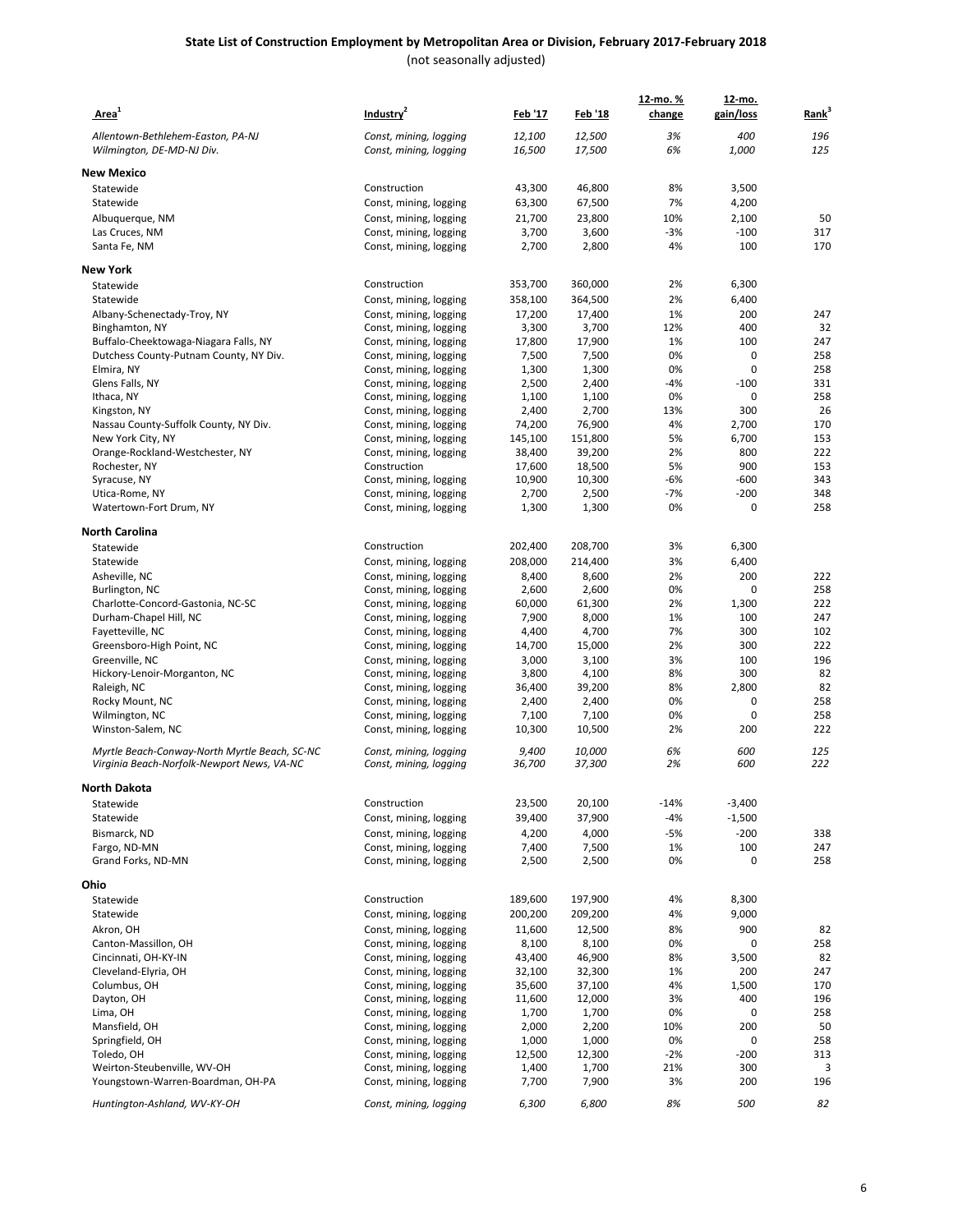#### **State List of Construction Employment by Metropolitan Area or Division, February 2017-February 2018** (not seasonally adjusted)

 **Area1 Industry<sup>2</sup> Feb '17 Feb '18 12-mo. % change 12-mo. gain/loss Rank3 Oklahoma** Statewide Construction 74,900 78,000 4% 3,100 Statewide Const, mining, logging 120,000 128,300 7% 8,300 Lawton, OK Const, mining, logging 1,600 1,700 6% 100 125<br>125 Dklahoma City. OK Construction 28.900 30.000 4% 1.100 170 Oklahoma City, OK Tulsa, OK Construction 21,700 23,800 10% 2,100 50 *Fort Smith, AR-OK Const, mining, logging 5,300 5,400 2% 100 222* **Oregon** Statewide Construction 90,200 97,700 8% 7,500 Statewide Const, mining, logging 96,900 104,500 8% 7,600 Albany, OR Construction 2,600 2,900 12% 300 32 Bend-Redmond, OR Const, mining, logging 5,700 6,600 16% 900 16 Const, mining, logging 1,200 1,400 17% 200 14 Eugene, OR Construction 6,600 6,700 2% 100 222 Grants Pass, OR Construction 900 1,000 11% 100 43 Medford, OR Construction 4,000 4,400 10% 400 5C Portland-Vancouver-Hillsboro, OR-WA Construction 63,200 66,300 5% 3,100 153<br>Salem, OR Construction 9,400 10,100 7% 700 102 Salem, OR Construction 9,400 10,100 7% 700 102 **Pennsylvania** Statewide Construction 220,900 232,300 5% 11,400 Statewide Const, mining, logging 245,500 259,500 6% 14,000 Allentown-Bethlehem-Easton, PA-NJ Const, mining, logging 12,100 12,500 3% 400 196<br>Altoona, PA 200 82 Const, mining, logging 2,600 2,800 8% 200 82<br>
Const, mining, logging 900 900 0% 0 258 Bloomsburg-Berwick, PA Const Const, mining, logging 900 900 0% 0 258<br>
Chambersburg-Waynesboro, PA Const, mining, logging 2,100 2,100 0% 0 258 Chambersburg-Waynesboro, PA Const, mining, logging 2,100 2,100 0% 0 258<br>
Const, mining, logging 11,300 11,500 2% 200 222 Delaware County, PA East Stroudsburg, PA Const, mining, logging 1,600 1,700 6% 100 125 Erie, PA **Const, mining, logging 3,400** 3,700 9% 300 63 Gettysburg, PA **CONSET CONSTRAINED ASSESS** Const, mining, logging 1,800 1,900 6% 100 125 Harrisburg-Carlisle, PA **CONSET CONSTANDIES (10,200** 11,200 10% 1,000 50<br>19 Johnstown, PA Const, mining, logging 1,600 1,700 6% 100 125 Const, mining, logging 1,600 1,700 6% 100 125<br>
Const. mining. logging 16.000 16.800 5% 800 153 Lancaster, PA 800 153<br>Montgomery County-Bucks County-Chester County, PA Div Const, mining, logging 49,400 47,900 -3% -1,500 317 Montgomery County-Bucks County-Chester County, PA Div Const, mining, logging Philadelphia City, PA Const, mining, logging 12,100 11,600 -4% -500 331 Pittsburgh, PA Construction 47,900 52,900 10% 5,000 50 Reading, PA Const, mining, logging 7,000 7,400 6% 400 125<br>102 Scranton--Wilkes-Barre--Hazleton, PA Const, mining, logging 9,100 9,700 7% 600 102 Scranton--Wilkes-Barre--Hazleton, PA Const, mining, logging 9,100 9,700<br>
York-Hanover, PA Const, mining, logging 10,900 10.600 York-Hanover, PA Const, mining, logging 10,900 10,600 -3% -300 317 *Newark, NJ-PA Div. Const, mining, logging 43,000 42,100 -2% -900 313 Youngstown-Warren-Boardman, OH-PA* **Rhode Island** Statewide Construction 16,200 16,600 2% 400 Statewide **Const, mining, logging** 16,400 16,800 2% 400 Providence-Warwick, RI-MA NECTA **Construction** 20,300 21,100 4% 800 170 *Norwich-New London-Westerly, CT-RI NECTA Const, mining, logging 3,800 3,700 -3% -100 317* **South Carolina** Statewide Construction 99,800 101,800 2% 2,000 Statewide **Const, mining, logging** 104,000 106,100 2% 2,100 Charleston-North Charleston, SC Const, mining, logging 19,800 21,300 8% 1,500 82 Columbia, SC Const, mining, logging 20,400 18,200 -11% -2,200 356<br>Greenville-Anderson-Mauldin, SC Const, mining, logging 18,000 18,100 1% 100 247 Greenville-Anderson-Mauldin, SC Const, mining, logging 18,000 18,100 1% 100 247<br>Myrtle Beach-Conway-North Myrtle Beach, SC-NC Const, mining, logging 9,400 10,000 6% 600 125 Myrtle Beach-Conway-North Myrtle Beach, SC-NC Spartanburg, SC 600 682 Const, mining, logging 7,100 7,700 8% 600 82 *Augusta-Richmond County, GA-SC Const, mining, logging 11,500 12,100 5% 600 153 Charlotte-Concord-Gastonia, NC-SC Const, mining, logging 60,000 61,300 2% 1,300 222* **South Dakota** Statewide Construction 19,100 19,900 4% 800 Statewide **Const, mining, logging** 19,900 20,700 4% 800 Rapid City, SD Const, mining, logging 4,400 4,500 2% 100 222 Const, mining, logging **Tennessee** Statewide Construction 115,500 118,300 2% 2,800 Statewide **Const, mining, logging** 119,500 122,300 2% 2,800 Chattanooga, TN-GA Constanting, logging 9,600 10,200 6% 600 125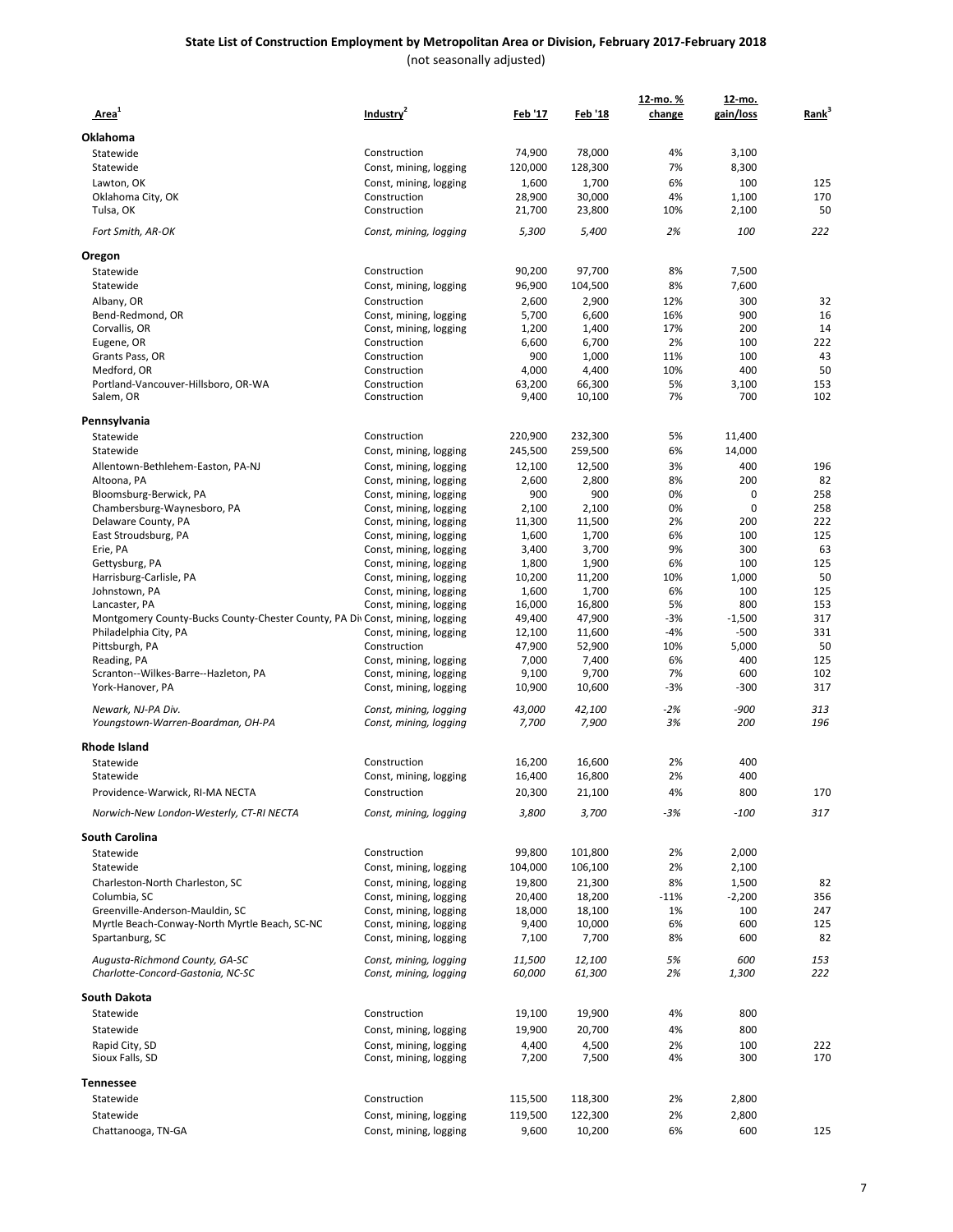| Area <sup>1</sup>                              | Industry <sup>2</sup>  | <u>Feb '17</u>  | <u>Feb '18</u> | 12-mo. %<br>change | 12-mo.<br>gain/loss | Rank <sup>3</sup> |
|------------------------------------------------|------------------------|-----------------|----------------|--------------------|---------------------|-------------------|
|                                                |                        |                 |                |                    |                     |                   |
| Clarksville, TN-KY                             | Const, mining, logging | 3,000           | 3,000          | 0%                 | 0                   | 258               |
| Cleveland, TN                                  | Const, mining, logging | 1,700           | 1,800          | 6%                 | 100                 | 125               |
| Jackson, TN                                    | Const, mining, logging | 2,600           | 2,700          | 4%                 | 100                 | 170               |
| Johnson City, TN                               | Const, mining, logging | 2,000           | 2,200          | 10%                | 200                 | 50                |
| Kingsport-Bristol-Bristol, TN-VA               | Const, mining, logging | 7,500           | 6,900          | -8%                | $-600$              | 352               |
| Knoxville, TN                                  | Const, mining, logging | 17,400          | 18,900         | 9%                 | 1,500               | 63                |
| Memphis, TN-MS-AR                              | Const, mining, logging | 22,100          | 22,400         | 1%                 | 300                 | 247               |
| Morristown, TN                                 | Const, mining, logging | 1,900           | 1,900          | 0%                 | 0                   | 258               |
| Nashville-Davidson--Murfreesboro--Franklin, TN | Const, mining, logging | 41,100          | 40,900         | $-0.5%$            | $-200$              | 309               |
| Texas                                          |                        |                 |                |                    |                     |                   |
| Statewide                                      | Construction           | 699,500         | 735,600        | 5%                 | 36,100              |                   |
| Statewide                                      | Const, mining, logging | 912,100         | 976,200        | 7%                 | 64,100              |                   |
| Abilene, TX                                    | Const, mining, logging | 4,500           | 4,500          | 0%                 | 0                   | 258               |
| Amarillo, TX                                   | Const, mining, logging | 6,900           | 7,100          | 3%                 | 200                 | 196               |
| Austin-Round Rock, TX                          | Const, mining, logging | 59,700          | 63,300         | 6%                 | 3,600               | 125               |
| Beaumont-Port Arthur, TX                       | Const, mining, logging | 19,400          | 19,400         | 0%                 | 0                   | 258               |
| Brownsville-Harlingen, TX                      | Const, mining, logging | 2,900           | 2,900          | 0%                 | $\mathbf 0$         | 258               |
| College Station-Bryan, TX                      | Const, mining, logging | 7,200           | 7,700          | 7%                 | 500                 | 102               |
| Corpus Christi, TX                             | Const, mining, logging | 26,500          | 26,900         | 2%                 | 400                 | 222               |
| Dallas-Plano-Irving, TX Div.                   | Const, mining, logging | 137,200         | 146,900        | 7%                 | 9,700               | 102               |
| El Paso, TX                                    | Const, mining, logging | 15,000          | 16,100         | 7%                 | 1,100               | 102               |
| Fort Worth-Arlington, TX Div.                  | Const, mining, logging | 70,900          | 68,900         | $-3%$              | $-2,000$            | 317               |
| Houston-The Woodlands-Sugar Land, TX           | Construction           | 214,200         | 223,500        | 4%                 | 9,300               | 170               |
| Killeen-Temple, TX                             | Const, mining, logging | 6,600           | 6,700          | 2%                 | 100                 | 222               |
| Laredo, TX                                     | Const, mining, logging | 3,800           | 4,100          | 8%                 | 300                 | 82                |
| Longview, TX                                   | Const, mining, logging | 14,200          | 14,800         | 4%                 | 600                 | 170               |
| Lubbock, TX                                    | Const, mining, logging | 7,600           | 7,900          | 4%                 | 300                 | 170               |
| McAllen-Edinburg-Mission, TX                   | Const, mining, logging | 8,100           | 8,300          | 2%                 | 200                 | 222               |
| Midland, TX                                    | Const, mining, logging | 25,100          | 30,500         | 22%                | 5,400               | $\overline{2}$    |
| Odessa, TX                                     | Const, mining, logging | 15,400          | 18,400         | 19%                | 3,000               | 7                 |
| San Angelo, TX                                 | Const, mining, logging | 3,700           | 3,900          | 5%                 | 200                 | 153               |
| San Antonio-New Braunfels, TX                  | Construction           | 50,400          | 54,800         | 9%                 | 4,400               | 63                |
| Sherman-Denison, TX                            | Const, mining, logging | 2,800           | 3,100          | 11%                | 300                 | 43                |
| Texarkana, TX-AR                               | Const, mining, logging | 2,800           | 2,900          | 4%                 | 100                 | 170               |
| Tyler, TX                                      | Const, mining, logging | 5,800           | 6,200          | 7%                 | 400                 | 102               |
| Victoria, TX                                   | Const, mining, logging | 4,200           | 4,400          | 5%                 | 200                 | 153               |
| Waco, TX                                       | Const, mining, logging | 7,200           | 7,200          | 0%                 | 0                   | 258               |
| Wichita Falls, TX                              | Const, mining, logging | 2,900           | 2,800          | -3%                | $-100$              | 317               |
| Utah                                           |                        |                 |                |                    |                     |                   |
| Statewide                                      | Construction           | 89,500          | 96,200         | 7%                 | 6,700               |                   |
| Statewide                                      | Const, mining, logging | 97,700          | 104,400        | 7%                 | 6,700               |                   |
| Logan, UT-ID                                   | Const, mining, logging | 2,800           | 3,000          | 7%                 | 200                 | 102               |
| Ogden-Clearfield, UT                           | Const, mining, logging | 17,100          | 17,300         | 1%                 | 200                 | 247               |
| Provo-Orem, UT                                 | Const, mining, logging | 21,200          | 24,700         | 17%                | 3,500               | 14                |
| Salt Lake City, UT                             | Const, mining, logging | 38,200          | 40,500         | 6%                 | 2,300               | 125               |
| St. George, UT                                 | Const, mining, logging | 6,300           | 7,100          | 13%                | 800                 | 26                |
| Vermont                                        |                        |                 |                |                    |                     |                   |
| Statewide                                      | Construction           | 13,000          | 13,300         | 2%                 | 300                 |                   |
| Statewide                                      | Const, mining, logging | 13,700          | 14,000         | 2%                 | 300                 |                   |
| Burlington-South Burlington, VT NECTA          | Const, mining, logging | 5,300           | 5,300          | 0%                 | 0                   | 258               |
| Virginia                                       |                        |                 |                |                    |                     |                   |
| Statewide                                      | Construction           | 185,100         | 193,500        | 5%                 | 8,400               |                   |
| Statewide                                      | Const, mining, logging | 193,100         | 201,700        | 4%                 | 8,600               |                   |
| Charlottesville, VA                            | Const, mining, logging | 5,500           | 5,800          | 5%                 | 300                 | 153               |
| Lynchburg, VA                                  | Const, mining, logging | 5,600           | 5,800          | 4%                 | 200                 | 170               |
| Northern Virginia, VA                          | Const, mining, logging | 70,300          | 76,200         | 8%                 | 5,900               | 82                |
| Richmond, VA                                   | Const, mining, logging | 36,200          | 38,800         | 7%                 | 2,600               | 102               |
| Roanoke, VA                                    | Const, mining, logging |                 | 8,200          | $-2%$              | $-200$              | 313               |
| Virginia Beach-Norfolk-Newport News, VA-NC     | Const, mining, logging | 8,400<br>36,700 | 37,300         | 2%                 | 600                 | 222               |
| Kingsport-Bristol-Bristol, TN-VA               | Const, mining, logging | 7,500           | 6,900          | -8%                | -600                | 352               |
|                                                |                        |                 |                |                    |                     |                   |
| Washington<br>Statewide                        | Construction           | 187,700         | 198,600        | 6%                 | 10,900              |                   |
| Statewide                                      | Const, mining, logging | 193,700         | 204,500        | 6%                 | 10,800              |                   |
| Bellingham, WA                                 | Const, mining, logging | 7,000           | 8,300          | 19%                | 1,300               | $\overline{7}$    |
| Bremerton-Silverdale, WA                       | Const, mining, logging | 4,400           | 4,800          | 9%                 | 400                 | 63                |
| Kennewick-Richland, WA                         | Const, mining, logging | 7,500           | 8,400          | 12%                | 900                 | 32                |
| Longview, WA                                   | Const, mining, logging | 3,000           | 3,100          | 3%                 | 100                 | 196               |
| Mount Vernon-Anacortes, WA                     | Const, mining, logging | 4,000           | 4,100          | 3%                 | 100                 | 196               |
|                                                |                        |                 |                |                    |                     |                   |